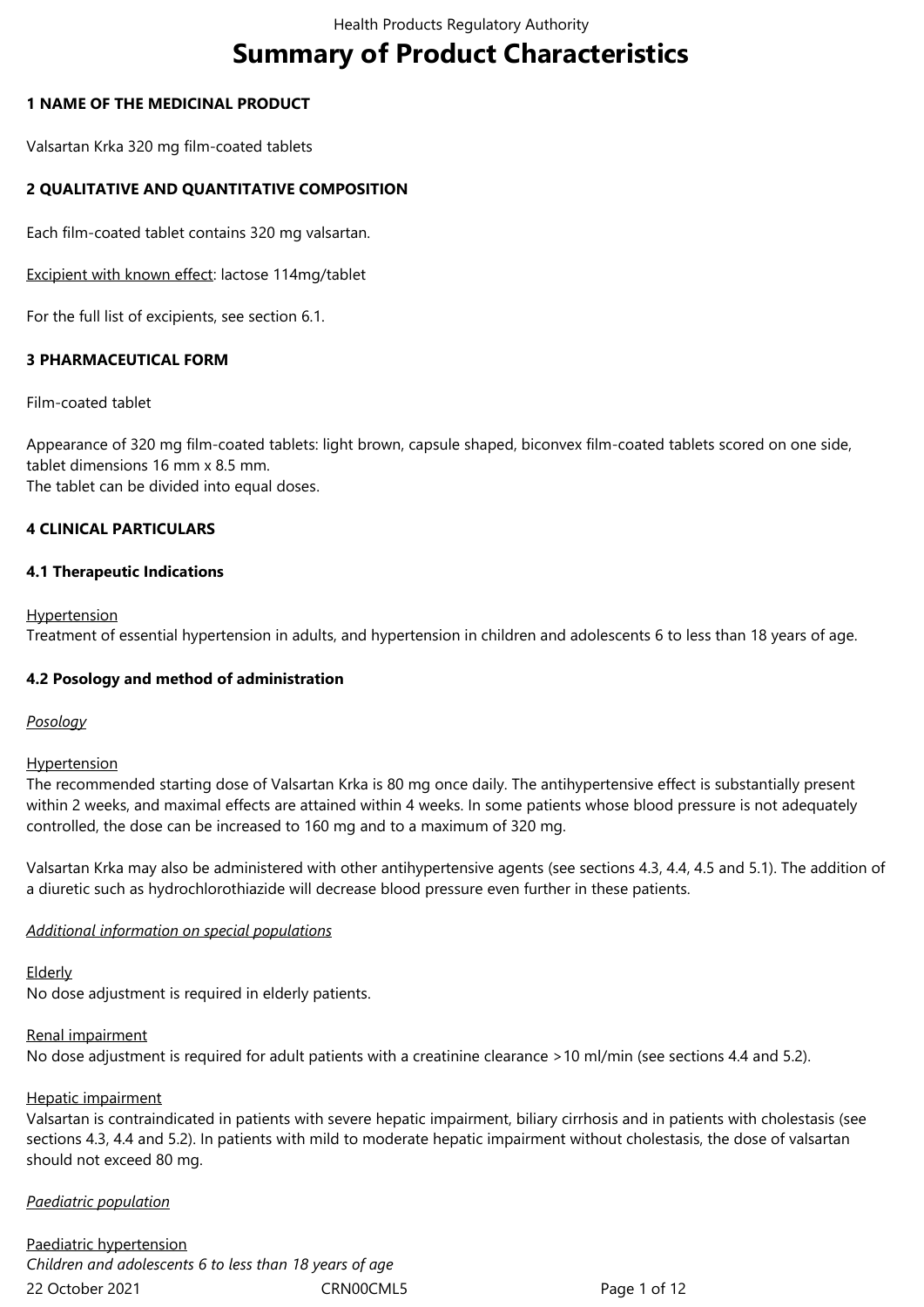The initial dose is 40 mg once daily for children weighing below 35 kg and 80 mg once daily for those weighing 35 kg or more. The dose should be adjusted based on blood pressure response and tolerability. For maximum doses studied in clinical trials please refer to the table below.

Doses higher than those listed have not been studied and are therefore not recommended.

| Weight                                 | Maximum dose studied in clinical trials |
|----------------------------------------|-----------------------------------------|
| $\geq$ 18 kg to <35 kg                 | 80 mg                                   |
| $\geq$ 35 kg to <80 kg                 | 160 mg                                  |
| $\geq$ 80 kg to $\leq$ 160 kg   320 mg |                                         |

## *Children less than 6 years of age*

Available data are described in sections 4.8, 5.1 and 5.2. The safety and efficacy of valsartan in children below 1 year of age have not been established.

## *Use in paediatric patients aged 6 to less than 18 years with renal impairment*

Use in paediatric patients with a creatinine clearance <30 ml/min and paediatric patients undergoing dialysis has not been studied, therefore valsartan is not recommended in these patients. No dose adjustment is required for paediatric patients with a creatinine clearance >30 ml/min. Renal function and serum potassium should be closely monitored (see sections 4.4 and 5.2).

## *Use in paediatric patients aged 6 to less than 18 years with hepatic impairment*

As in adults, valsartan is contraindicated in paediatric patients with severe hepatic impairment, biliary cirrhosis and in patients with cholestasis (see sections 4.3, 4.4 and 5.2). There is limited clinical experience with valsartan in paediatric patients with mild to moderate hepatic impairment. The dose of valsartan should not exceed 80 mg in these patients.

## *Paediatric heart failure and recent myocardial infarction*

Valsartan is not recommended for the treatment of heart failure or recent myocardial infarction in children and adolescents below the age of 18 years due to the lack of data on safety and efficacy.

## *Method of administration*

Valsartan may be taken independently of a meal and should be administered with water.

# **4.3 Contraindications**

- Hypersensitivity to the active substance or to any of the excipients listed in section 6.1.
- Severe hepatic impairment, biliary cirrhosis and cholestasis.
- Second and third trimester of pregnancy (see sections 4.4 and 4.6).

- The concomitant use of Valsartan Krka with aliskiren-containing products is contraindicated in patients with diabetes mellitus or renal impairment (GFR  $<$  60 ml/min/1.73 m<sup>2</sup>) (see sections 4.5 and 5.1).

# **4.4 Special warnings and precautions for use**

#### Hyperkalaemia

Concomitant use with potassium supplements, potassium-sparing diuretics, salt substitutes containing potassium, or other agents that may increase potassium levels (heparin, etc.) is not recommended. Monitoring of potassium should be undertaken as appropriate.

#### Impaired renal function

There is currently no experience on the safe use in patients with a creatinine clearance <10 ml/min and patients undergoing dialysis, therefore valsartan should be used with caution in these patients. No dose adjustment is required for adult patients with creatinine clearance >10 ml/min (see sections 4.2 and 5.2).

#### Hepatic impairment

In patients with mild to moderate hepatic impairment without cholestasis, valsartan should be used with caution (see sections 4.2 and 5.2).

#### Sodium- and/or volume-depleted patients

In severely sodium-depleted and/or volume-depleted patients, such as those receiving high doses of diuretics, symptomatic hypotension may occur in rare cases after initiation of therapy with valsartan. Sodium and/or volume depletion should be corrected before starting treatment with valsartan, for example by reducing the diuretic dose.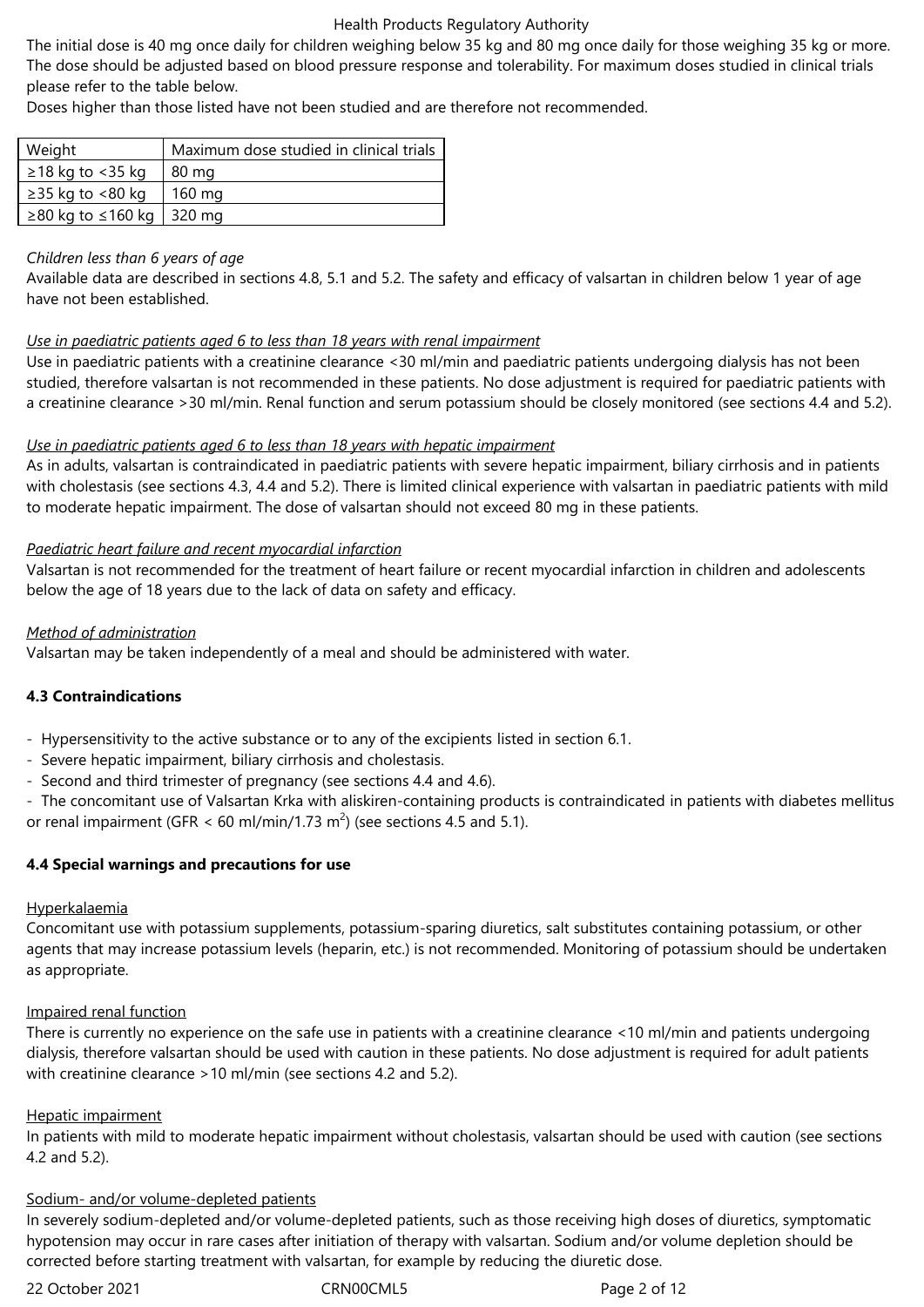## Renal artery stenosis

In patients with bilateral renal artery stenosis or stenosis to a solitary kidney, the safe use of valsartan has not been established. Short-term administration of valsartan to twelve patients with renovascular hypertension secondary to unilateral renal artery stenosis did not induce any significant changes in renal haemodynamics, serum creatinine, or blood urea nitrogen (BUN). However, other agents that affect the renin-angiotensin system may increase blood urea and serum creatinine in patients with unilateral renal artery stenosis, therefore monitoring of renal function is recommended when patients are treated with valsartan.

#### Kidney transplantation

There is currently no experience on the safe use of valsartan in patients who have recently undergone kidney transplantation.

## Primary hyperaldosteronism

Patients with primary hyperaldosteronism should not be treated with valsartan, as their renin-angiotensin system is not activated.

## Aortic and mitral valve stenosis, obstructive hypertrophic cardiomyopathy

As with all other vasodilators, special caution is indicated in patients suffering from aortic or mitral stenosis, or hypertrophic obstructive cardiomyopathy (HOCM).

## **Pregnancy**

Angiotensin II Receptor Antagonists (AIIRAs) should not be initiated during pregnancy. Unless continued AIIRAs therapy is considered essential, patients planning pregnancy should be changed to alternative anti-hypertensive treatments which have an established safety profile for use in pregnancy. When pregnancy is diagnosed, treatment with AIIRAs should be stopped immediately, and, if appropriate, alternative therapy should be started (see sections 4.3 and 4.6).

## History of angioedema

Angioedema, including swelling of the larynx and glottis, causing airway obstruction and/or swelling of the face, lips, pharynx, and/or tongue has been reported in patients treated with valsartan; some of these patients previously experienced angioedema with other drugs including ACE inhibitors. Valsartan Krka should be immediately discontinued in patients who develop angioedema, and Valsartan Krka should not be re-administered.

# Dual blockade of the renin-angiotensin-aldosterone system (RAAS)

There is evidence that the concomitant use of ACE-inhibitors, angiotensin II receptor blockers or aliskiren increases the risk of hypotension, hyperkalaemia and decreased renal function (including acute renal failure). Dual blockade of RAAS through the combined use of ACE-inhibitors, angiotensin II receptor blockers or aliskiren is therefore not recommended (see sections 4.5 and 5.1).

If dual blockade therapy is considered absolutely necessary, this should only occur under specialist supervision and subject to frequent close monitoring of renal function, electrolytes and blood pressure.

ACE-inhibitors and angiotensin II receptor blockers should not be used concomitantly in patients with diabetic nephropathy.

# *Other conditions with stimulation of the renin-angiotensin system*

In patients whose renal function may depend on the activity of the renin-angiotensin system (e.g patients with severe congestive heart failure), treatment with angiotensin converting enzyme inhibitors has been associated with oliguria and/or progressive azotaemia and in rare cases with acute renal failure and/or death.

As valsartan is an angiotensin II antagonist, it cannot be excluded that the use of valsartan may be associated with impairment of the renal function.

# *Paediatric population*

#### Impaired renal function

Use in paediatric patients with a creatinine clearance <30 ml/min and paediatric patients undergoing dialysis has not been studied, therefore valsartan is not recommended in these patients. No dose adjustment is required for paediatric patients with a creatinine clearance >30 ml/min (see sections 4.2 and 5.2). Renal function and serum potassium should be closely monitored during treatment with valsartan. This applies particularly when valsartan is given in the presence of other conditions (fever, dehydration) likely to impair renal function.

Impaired hepatic function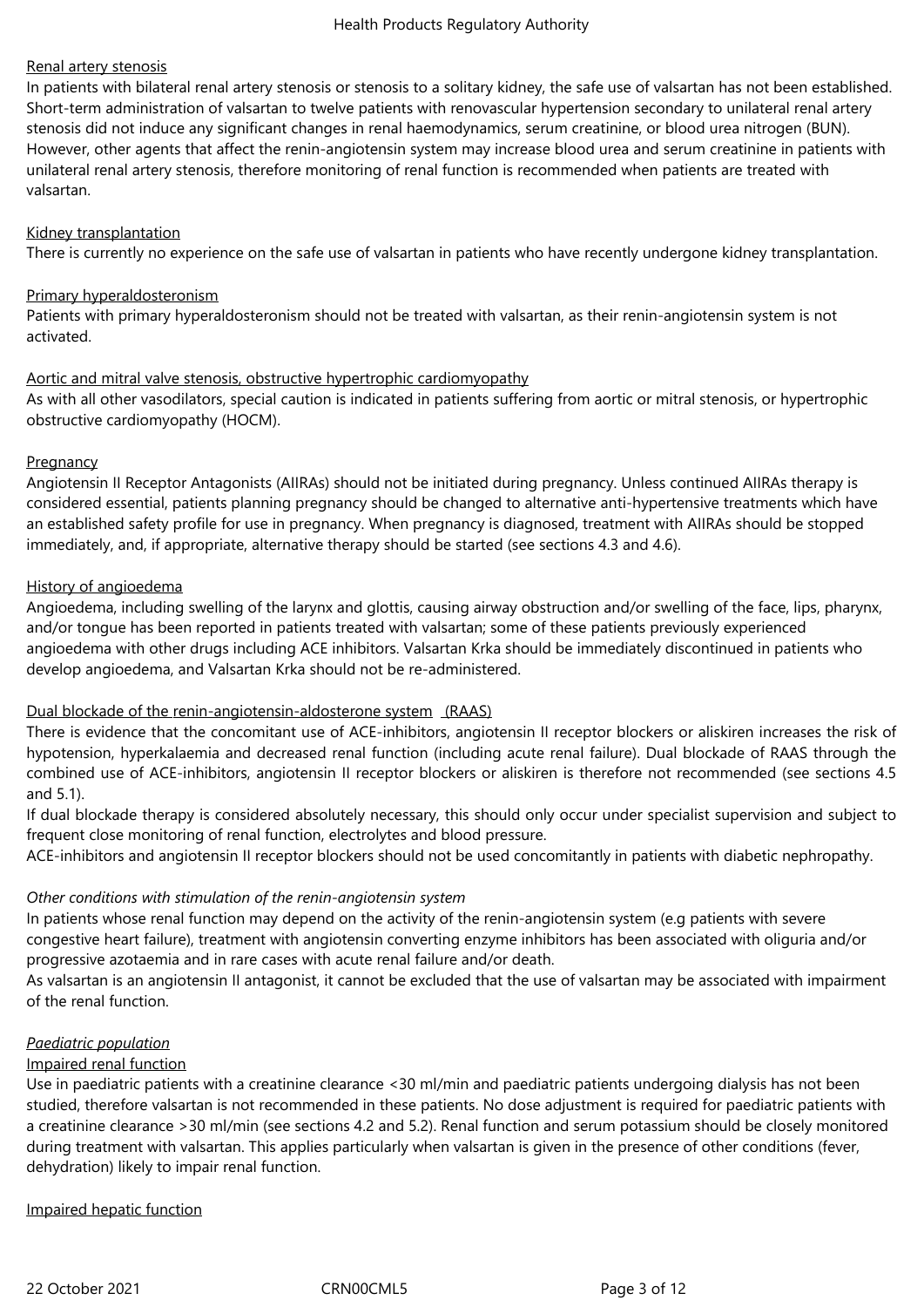As in adults, valsartan is contraindicated in paediatric patients with severe hepatic impairment, biliary cirrhosis and in patients with cholestasis (see sections 4.3 and 5.2). There is limited clinical experience with valsartan in paediatric patients with mild to moderate hepatic impairment. The dose of valsartan should not exceed 80 mg in these patients.

Valsartan Krka contains lactose. Patients with rare hereditary problems of galactose intolerance, the total lactase deficiency or glucose-galactose malabsorption should not take this medicine.

Valsartan Krka contains sodium. This medicine contains less than 1 mmol sodium (23 mg) per tablet, that is to say essentially 'sodium-free'.

#### **4.5 Interaction with other medicinal products and other forms of interactions**

## *Dual blockade of the Renin-Angiotensin- System (RAS) with ARBs, ACEIs, or aliskiren:*

Clinical trial data has shown that dual blockade of the renin-angiotensin-aldosterone-system (RAAS) through the combined use of ACE-inhibitors, angiotensin II receptor blockers or aliskiren is associated with a higher frequency of adverse events such as hypotension, hyperkalaemia and decreased renal function (including acute renal failure) compared to the use of a single RAAS-acting agent (see sections 4.3, 4.4 and 5.1).

#### *Concomitant use not recommended*

## *Lithium*

Reversible increases in serum lithium concentrations and toxicity have been reported during concomitant administration of lithium with angiotensin converting enzyme inhibitors or angiotensin II receptor antagonists including with valsartan. If the combination proves necessary, a careful monitoring of serum lithium levels is recommended. If a diuretic is also used, the risk of lithium toxicity may presumably be increased further.

# *Potassium-sparing diuretics, potassium supplements, salt substitutes containing potassium and other substances that may increase potassium levels*

If a medicinal product that affects potassium levels is considered necessary in combination with valsartan, monitoring of potassium plasma levels is advised.

# *Caution required with concomitant use*

# *Non-steroidal anti-inflammatory medicines (NSAIDs), including selective COX-2 inhibitors, acetylsalicylic acid >3 g/day), and non-selective NSAIDs*

When angiotensin II antagonists are administered simultaneously with NSAIDs, attenuation of the antihypertensive effect may occur. Furthermore, concomitant use of angiotensin II antagonists and NSAIDs may lead to an increased risk of worsening of renal function and an increase in serum potassium. Therefore, monitoring of renal function at the beginning of the treatment is recommended, as well as adequate hydration of the patient.

#### *Transporters*

In vitro data indicates that valsartan is a substrate of the hepatic uptake transporter OATP1B1/OATP1B3 and the hepatic efflux transporter MRP2. The clinical relevance of this finding is unknown. Co-administration of inhibitors of the uptake transporter (eg. rifampin, ciclosporin) or efflux transporter (eg. ritonavir) may increase the systemic exposure to valsartan. Exercise appropriate care when initiating or ending concomitant treatment with such drugs.

#### *Others*

In drug interaction studies with valsartan, no interactions of clinical significance have been found with valsartan or any of the following substances: cimetidine, warfarin, furosemide, digoxin, atenolol, indometacin, hydrochlorothiazide, amlodipine, glibenclamide.

#### *Paediatric population*

In hypertension in children and adolescents, where underlying renal abnormalities are common, caution is recommended with the concomitant use of valsartan and other substances that inhibit the renin angiotensin aldosterone system which may increase serum potassium. Renal function and serum potassium should be closely monitored.

#### **4.6 Fertility, pregnancy and lactation**

*Pregnancy*

22 October 2021 CRN00CML5 Page 4 of 12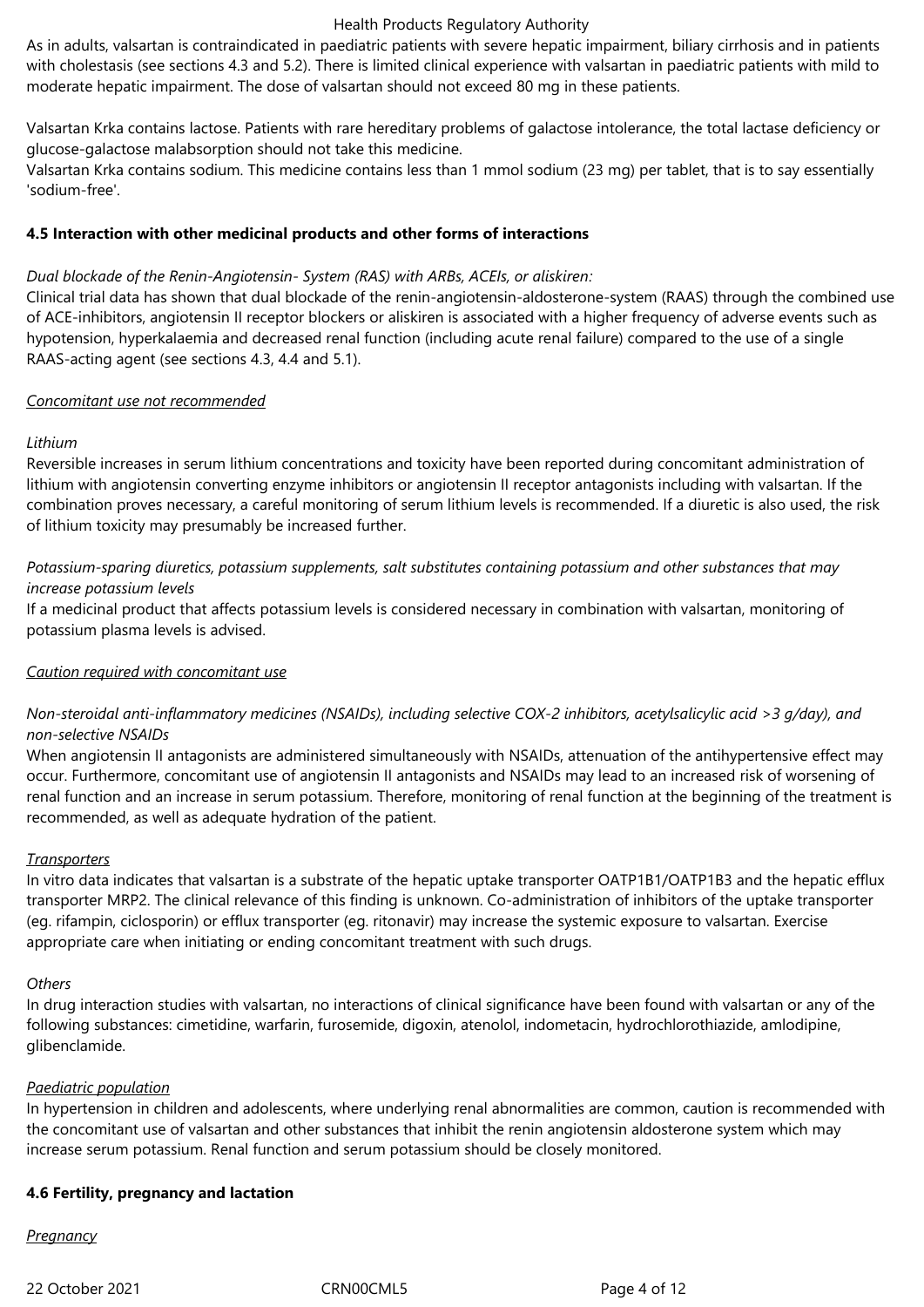The use of Angiotensin II Receptor Antagonists (AIIRAs) is not recommended during the first trimester of pregnancy (see section 4.4). The use of AIIRAs is contra-indicated during the second and third trimester of pregnancy (see sections 4.3 and 4.4).

Epidemiological evidence regarding the risk of teratogenicity following exposure to ACE inhibitors during the first trimester of pregnancy has not been conclusive; however, a small increase in risk cannot be excluded. Whilst there is no controlled epidemiological data on the risk with AIIRAs, similar risks may exist for this class of drugs. Unless continued AIIRA therapy is considered essential, patients planning pregnancy should be changed to alternative anti-hypertensive treatments which have an established safety profile for use in pregnancy. When pregnancy is diagnosed, treatment with AIIRAs should be stopped immediately, and, if appropriate, alternative therapy should be started.

AIIRAs therapy exposure during the second and third trimesters is known to induce human fetotoxicity (decreased renal function, oligohydramnios, skull ossification retardation) and neonatal toxicity (renal failure, hypotension, hyperkalemia); see also section 5.3 "Preclinical safety data".

Should exposure to AIIRAs have occurred from the second trimester of pregnancy, ultrasound check of renal function and skull is recommended.

Infants whose mothers have taken AIIRAs should be closely observed for hypotension (see also sections 4.3 and 4.4).

## *Breast-feeding*

Because no information is available regarding the use of valsartan during breastfeeding, valsartan is not recommended and alternative treatments with better established safety profiles during breast-feeding are preferable, especially while nursing a newborn or preterm infant.

## *Fertility*

Valsartan had no adverse effects on the reproductive performance of male or female rats at oral doses up to 200 mg/kg/day. This dose is 6 times the maximum recommended human dose on a mg/m<sup>2</sup> basis (calculations assume an oral dose of 320 mg/day and a 60-kg patient).

## **4.7 Effects on ability to drive and use machines**

Nostudies on the effects on the ability to drive have been performed. Whendriving vehicles or operating machines it should be taken into account that dizzinessor weariness may occur.

# **4.8 Undesirable effects**

In controlled clinical studies in adult patients with hypertension, the overall incidence of adverse reactions (ADRs) was comparable with placebo and is consistent with the pharmacology of valsartan. The incidence of ADRs did not appear to be related to dose or treatment duration and also showed no association with gender, age or race.

The ADRs reported from clinical studies, post-marketing experience and laboratory findings are listed below according to system organ class.

Adverse reactions are ranked by frequency, the most frequent first, using the following convention: very common ( $\geq$  1/10); common (≥ 1/100 to < 1/10); uncommon (≥ 1/1,000 to < 1/100); rare (≥ 1/10,000 to < 1/1,000) very rare (< 1/10,000), not known (frequency cannot be estimated from the available data). Within each frequency grouping, adverse reactions are ranked in order of decreasing seriousness.

For all the ADRs reported from post-marketing experience and laboratory findings, it is not possible to apply any ADR frequency and therefore they are mentioned with a "not known" frequency.

#### Hypertension

| <b>Blood and lymphatic system disorders</b> |           |                                                                |  |
|---------------------------------------------|-----------|----------------------------------------------------------------|--|
| Not known                                   |           | Decrease in haemoglobin, Decrease in haematocrit, Neutropenia, |  |
|                                             |           | Thrombocytopenia                                               |  |
| Immune system disorders                     |           |                                                                |  |
| Not known                                   |           | Hypersensitivity including serum sickness                      |  |
| <b>Metabolism and nutrition disorders</b>   |           |                                                                |  |
| Not known                                   |           | Increase of serum potassium, hyponatremia                      |  |
| <b>Ear and labyrinth disorders</b>          |           |                                                                |  |
| Uncommon                                    |           | Vertigo                                                        |  |
| 22 October 2021                             | CRN00CML5 | Page 5 of 12                                                   |  |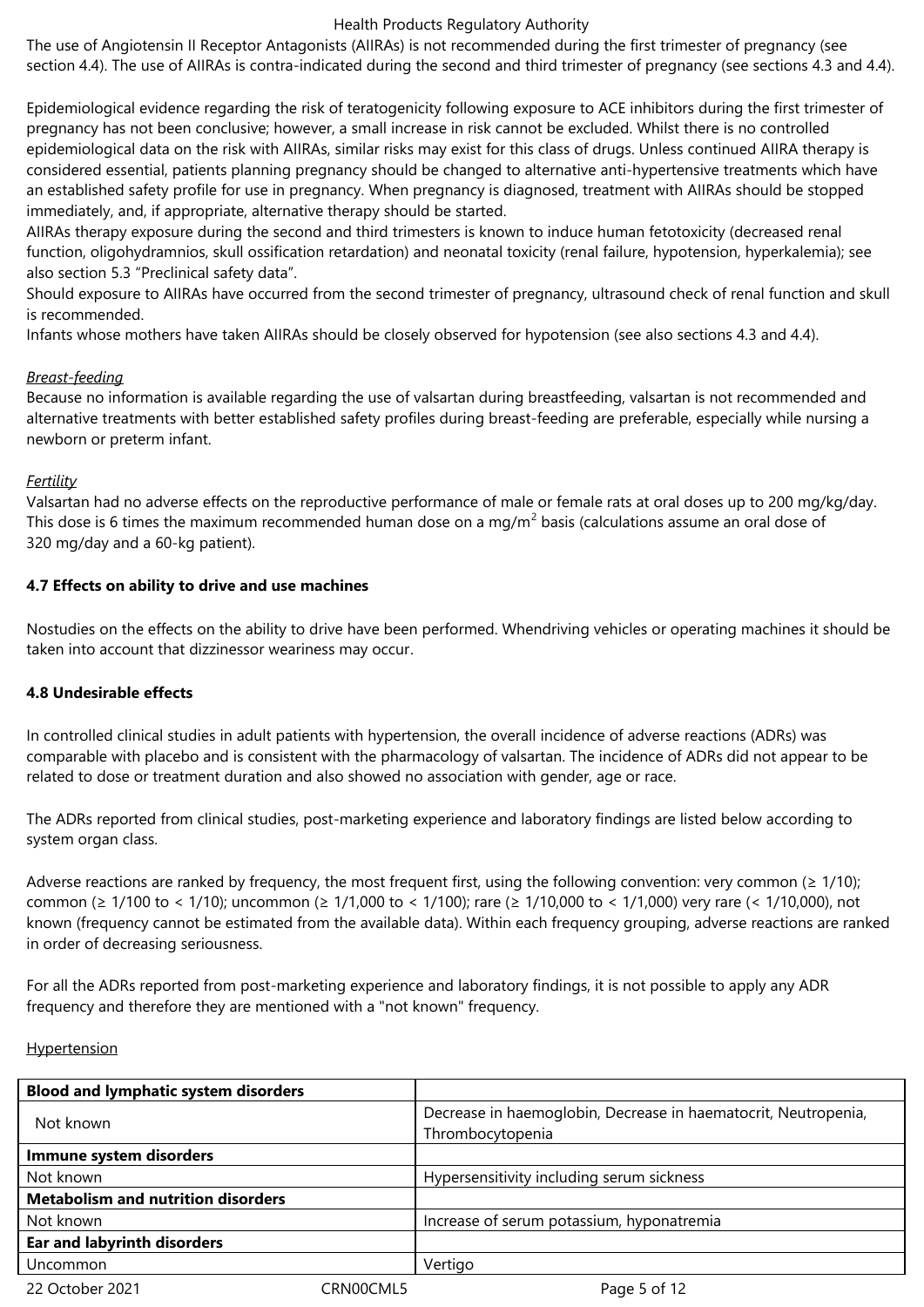| Vascular disorders                                     |                                                                          |
|--------------------------------------------------------|--------------------------------------------------------------------------|
| Not known                                              | Vasculitis                                                               |
| Respiratory, thoracic and mediastinal disorders        |                                                                          |
| Uncommon                                               | Cough                                                                    |
| <b>Gastrointestinal disorders</b>                      |                                                                          |
| Uncommon                                               | Abdominal pain                                                           |
| <b>Hepato-biliary disorders</b>                        |                                                                          |
| Not known                                              | Elevation of liver function values including increase of serum bilirubin |
| Skin and subcutaneous tissue disorders                 |                                                                          |
| Not known                                              | Angioedema, Dermatitis bullous, Rash, Pruritus                           |
| <b>Musculoskeletal and connective tissue disorders</b> |                                                                          |
| Not known                                              | Myalgia                                                                  |
| <b>Renal and urinary disorders</b>                     |                                                                          |
| Not known                                              | Renal failure and impairment, Elevation of serum creatinine              |
| General disorders and administration site conditions   |                                                                          |
| Uncommon                                               | Fatigue                                                                  |
|                                                        |                                                                          |

#### *Paediatric population*

#### **Hypertension**

The antihypertensive effect of valsartan has been evaluated in two randomised, double-blind clinical studies (each followed by an extension period or study) and one open-label study. These studies included 711 paediatric patients from 6 to less than 18 years of age with and without chronic kidney disease (CKD), of which 560 patients received valsartan. With the exception of isolated gastrointestinal disorders (such as abdominal pain, nausea, vomiting) and dizziness, no relevant differences in terms of type, frequency and severity of adverse reactions were identified between the safety profile for paediatric patients aged 6 to less than 18 years and that previously reported for adult patients.

Neurocognitive and developmental assessment of paediatric patients aged 6 to 16 years of age revealed no overall clinically relevant adverse impact after treatment with valsartan for up to one year.

A pooled analysis of 560 paediatric hypertensive patients (aged 6-17 years) receiving either valsartan monotherapy [n=483] or combination antihypertensive therapy including valsartan [n=77] was conducted. Of the 560 patients, 85 (15.2%) had CKD (baseline GFR <90 mL/min/1.73m2). Overall, 45 (8.0%) patients discontinued a study due to adverse events. Overall 111 (19.8%) patients experienced an adverse drug reaction (ADR), with headache (5.4%), dizziness (2.3%), and hyperkalemia (2.3%) being the most frequent. In patients with CKD, the most frequent ADRs were hyperkalaemia (12.9%), headache (7.1%), blood creatinine increased (5.9%), and hypotension (4.7%). In patients without CKD, the most frequent ADRs were headache (5.1%) and dizziness (2.7%). ADRs were observed more frequently in patients receiving valsartan in combination with other antihypertensive medications than valsartan alone.

The antihypertensive effect of valsartan in children 1 to less than 6 years of age has been evaluated in three randomised, double-blind clinical studies (each followed by an extension period). In the first study in 90 children aged 1 to less than 6 years, two deaths and isolated cases of marked liver transaminases elevations were observed. These cases occurred in a population who had significant comorbidities. A causal relationship to valsartan has not been established. In the two subsequent studies in which 202 children aged 1 to less than 6 years were randomised, no significant liver transaminase elevations or death occurred with valsartan treatment.

In a pooled analysis of the two subsequent studies in 202 hypertensive children (aged 1 to less than 6 years), all patients received valsartan monotherapy in the double blind periods (excluding the placebo withdrawal period). Of these, 186 patients continued in either extension study or open label period. Of the 202 patients, 33 (16.3%) had CKD (baseline eGFR <90 ml/min). In the double blind period, two patients (1%) discontinued due to an adverse event and in the open label or extension period four patients (2.1%) discontinued due to an adverse event. In the double blind period,

13 (7.0%) patients experienced at least one ADR. The most frequent ADRs were vomiting n=3 (1.6%) and diarrhoea n=2 (1.1%). There was one ADR (diarrhoea) in the CKD group. In the open label period, 5.4% patients (10/186) had at least one ADR. The most frequent ADR was decreased appetite which was reported by two patients (1.1%). In both the double blind period and the open label periods, hyperkalaemia was reported for one patient in each period. There were no cases of hypotension or dizziness in either double blind or open label periods.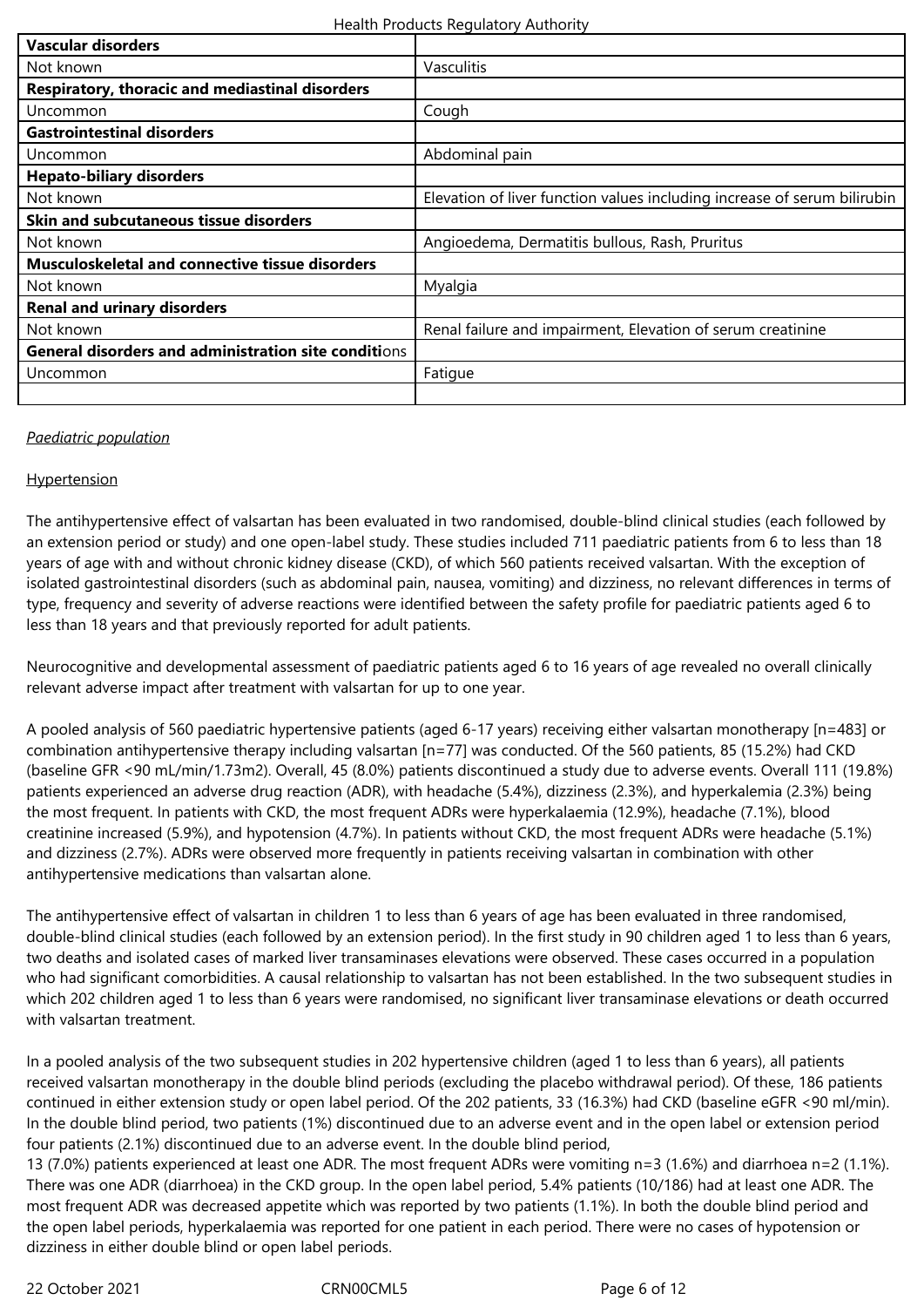less than 18 years.

The safety profile seen in controlled-clinical studies in adult patients with post-myocardial infarction and/or heart failure varies from the overall safety profile seen in hypertensive patients. This may relate to the patients underlying disease. ADRs that occurred in adult patients with post-myocardial infarction and/or heart failure patients are listed below.

Post-myocardial infarction and/or heart failure (studied in adult patients only)

| <b>Blood and lymphatic system disorders</b>                 |                                                    |
|-------------------------------------------------------------|----------------------------------------------------|
| Not known                                                   | Thrombocytopenia                                   |
| Immune system disorders                                     |                                                    |
| Not known                                                   | Hypersensitivity including serum sickness          |
| <b>Metabolism and nutrition disorders</b>                   |                                                    |
| Uncommon                                                    | Hyperkalaemia                                      |
| Not known                                                   | Increase of serum potassium, hyponatremia          |
| <b>Nervous system disorders</b>                             |                                                    |
| Common                                                      | Dizziness, Postural dizziness                      |
| Uncommon                                                    | Syncope, Headache                                  |
| <b>Ear and labyrinth disorders</b>                          |                                                    |
| Uncommon                                                    | Vertigo                                            |
| <b>Cardiac disorders</b>                                    |                                                    |
| Uncommon                                                    | Cardiac failure                                    |
| <b>Vascular disorders</b>                                   |                                                    |
| Common                                                      | Hypotension, Orthostatic hypotension               |
| Not known                                                   | Vasculitis                                         |
| Respiratory, thoracic and mediastinal disorders             |                                                    |
| Uncommon                                                    | Cough                                              |
| <b>Gastrointestinal disorders</b>                           |                                                    |
| Uncommon                                                    | Nausea, Diarrhoea                                  |
| <b>Hepato-biliary disorders</b>                             |                                                    |
| Not known                                                   | Elevation of liver function values                 |
| Skin and subcutaneous tissue disorders                      |                                                    |
| Uncommon                                                    | Angioedema                                         |
| Not known                                                   | Dermatitis bullous, Rash, Pruritus                 |
| Musculoskeletal and connective tissue disorders             |                                                    |
| Not known                                                   | Myalgia                                            |
| <b>Renal and urinary disorders</b>                          |                                                    |
| Common                                                      | Renal failure and impairment                       |
| Uncommon                                                    | Acute renal failure, Elevation of serum creatinine |
| Not known                                                   | Increase in Blood Urea Nitrogen                    |
| <b>General disorders and administration site conditions</b> |                                                    |
| Uncommon                                                    | Asthenia, Fatigue                                  |

Reporting of suspected adverse reactions

Reporting suspected adverse reactions after authorisation of the medicinal product is important. It allows continued monitoring of the benefit/risk balance of the medicinal product. Healthcare professionals are asked to report any suspected adverse reactions via:

HPRA Pharmacovigilance Website: www.hpra.ie

#### **4.9 Overdose**

**Sympto[ms](http://www.hpra.ie/)** 

Overdose with valsartan may result in marked hypotension, which could lead to depressed level of consciousness, circulatory collapse and/or shock.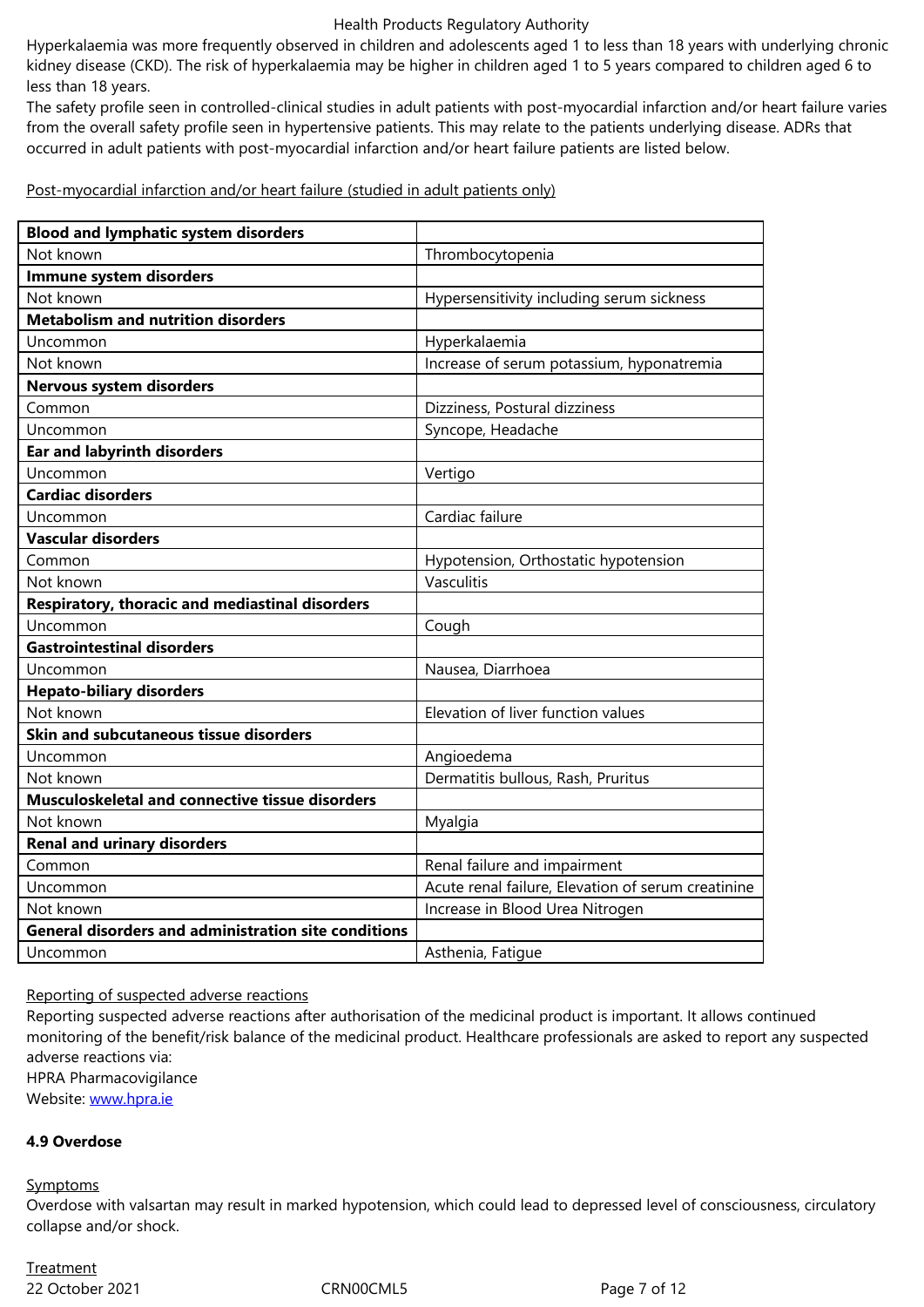The therapeutic measures depend on the time of ingestion and the type and severity of the symptoms; stabilisation of the circulatory condition is of prime importance.

If hypotension occurs, the patient should be placed in a supine position and blood volume correction should be undertaken. Valsartan is unlikely to be removed by haemodialysis.

# **5 PHARMACOLOGICAL PROPERTIES**

# **5.1 Pharmacodynamic properties**

Pharmacotherapeutic group: Agents acting on the renin-angiotensin system; Angiotensin II antagonists, plain. ATC code: C09CA03.

Valsartan is an orally active, potent, and specific angiotensin II (Ang II) receptor antagonist. It acts selectively on the AT<sub>1</sub>receptor subtype, which is responsible for the known actions of angiotensin II. The increased plasma levels of Ang II following  $AT_1$ receptor blockade with valsartan may stimulate the unblocked  $AT_2$ receptor, which appears to counterbalance the effect of the AT<sub>1</sub> receptor. Valsartan does not exhibit any partial agonist activity at the AT<sub>1</sub> receptor and has much (about 20,000) fold) greater affinity for the AT<sub>1</sub>receptor than for the AT<sub>2</sub>receptor. Valsartan is not known to bind to or block other hormone receptors or ion channels known to be important in cardiovascular regulation.

Valsartan does not inhibit ACE (also known as kininase II) which converts Ang I to Ang II and degrades bradykinin. Since there is no effect on ACE and no potentiation of bradykinin or substance P, angiotensin II antagonists are unlikely to be associated with coughing. In clinical trials where valsartan was compared with an ACE inhibitor, the incidence of dry cough was significantly (P<0.05) less in patients treated with valsartan than in those treated with an ACE inhibitor (2.6% versus 7.9% respectively). In a clinical trial of patients with a history of dry cough during ACE inhibitor therapy, 19.5% of trial subjects receiving valsartan and 19.0% of those receiving a thiazide diuretic experienced cough compared to 68.5% of those treated with an ACE inhibitor (P<0.05).

# **Hypertension**

Administration of valsartan to patients with hypertension results in reduction of blood pressure without affecting pulse rate. In most patients, after administration of a single oral dose, onset of antihypertensive activity occurs within 2 hours, and the peak reduction of blood pressure is achieved within 4-6 hours. The antihypertensive effect persists over 24 hours after dosing. During repeated dosing, the antihypertensive effect is substantially present within 2 weeks, and maximal effects are attained within 4 weeks and persist during long-term therapy. Combined with hydrochlorothiazide, a significant additional reduction in blood pressure is achieved.

Abrupt withdrawal of valsartan has not been associated with rebound hypertension or other adverse clinical events. In hypertensive patients with type 2 diabetes and microalbuminuria, valsartan has been shown to reduce the urinary excretion of albumin. The MARVAL (Micro Albuminuria Reduction with Valsartan) study assessed the reduction in urinary albumin excretion (UAE) with valsartan (80-160 mg/od) versus amlodipine (5-10 mg/od), in 332 type 2 diabetic patients (mean age: 58 years; 265 men) with microalbuminuria (valsartan: 58 μg/min; amlodipine: 55.4 μg/min), normal or high blood pressure and with preserved renal function (blood creatinine <120 μmol/l). At 24 weeks, UAE was reduced (p<0.001) by 42% (–24.2 μg/min; 95% CI: –40.4 to –19.1) with valsartan and approximately 3% (–1.7 μg/min; 95% CI: –5.6 to 14.9) with amlodipine despite similar rates of blood pressure reduction in both groups.

The DROP (The Diovan Reduction of Proteinuria) study further examined the efficacy of valsartan in reducing UAE in 391 hypertensive patients (BP=150/88 mmHg) with type 2 diabetes, albuminuria (mean=102 μg/min; 20-700 μg/min) and preserved renal function (mean serum creatinine = 80 μmol/l). Patients were randomized to one of 3 doses of valsartan (160, 320 and 640 mg/od) and treated for 30 weeks. The purpose of the study was to determine the optimal dose of valsartan for reducing UAE in hypertensive patients with type 2 diabetes. At 30 weeks, the percentage change in UAE was significantly reduced by 36% from baseline with valsartan 160 mg (95%CI: 22 to 47%), and by 44% with valsartan 320 mg (95%CI: 31 to 54%). It was concluded that 160-320 mg of valsartan produced clinically relevant reductions in UAE in hypertensive patients with type 2 diabetes.

# Dual blockade of the renin-angiotensin-aldosterone system (RAAS)

Two large randomised, controlled trials (ONTARGET (ONgoing Telmisartan Alone and in combination with Ramipril Global Endpoint Trial) and VA NEPHRON-D (The Veterans Affairs Nephropathy in Diabetes)) have examined the use of the combination of an ACE-inhibitor with an angiotensin II receptor blocker.

ONTARGET was a study conducted in patients with a history of cardiovascular or cerebrovascular disease, or type 2 diabetes mellitus accompanied by evidence of end-organ damage. VA NEPHRON-D was a study in patients with type 2 diabetes mellitus and diabetic nephropathy.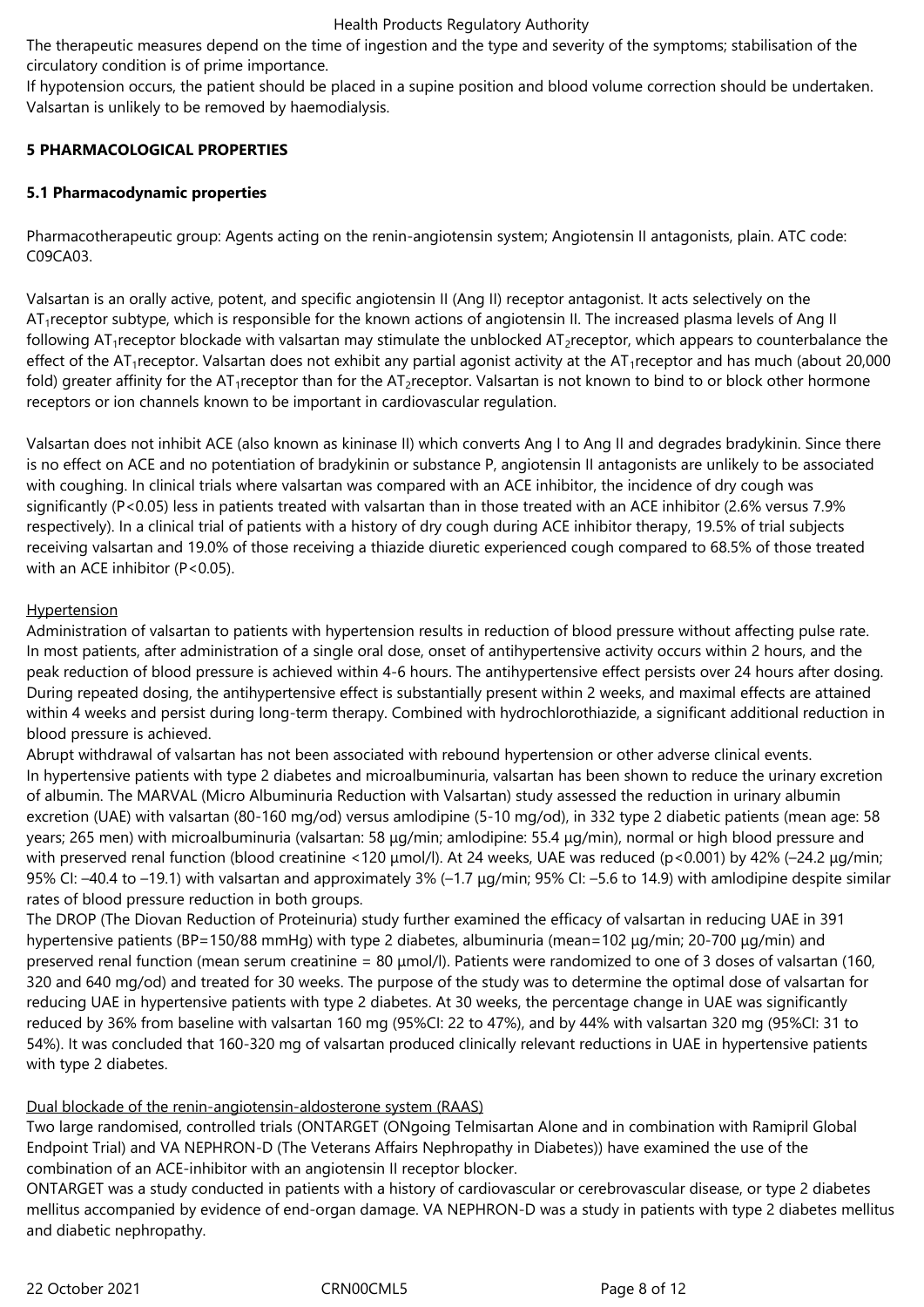These studies have shown no significant beneficial effect on renal and/or cardiovascular outcomes and mortality, while an increased risk of hyperkalaemia, acute kidney injury and/or hypotension as compared to monotherapy was observed. Given their similar pharmacodynamic properties, these results are also relevant for other ACE-inhibitors and angiotensin II receptor blockers.

ACE-inhibitors and angiotensin II receptor blockers should therefore not be used concomitantly in patients with diabetic nephropathy.

ALTITUDE (Aliskiren Trial in Type 2 Diabetes Using Cardiovascular and Renal Disease Endpoints) was a study designed to test the benefit of adding aliskiren to a standard therapy of an ACE-inhibitor or an angiotensin II receptor blocker in patients with type 2 diabetes mellitus and chronic kidney disease, cardiovascular disease, or both. The study was terminated early because of an increased risk of adverse outcomes. Cardiovascular death and stroke were both numerically more frequent in the aliskiren group than in the placebo group and adverse events and serious adverse events of interest (hyperkalaemia, hypotension and renal dysfunction) were more frequently reported in the aliskiren group than in the placebo group.

#### *Paediatric population*

## **Hypertension**

The antihypertensive effect of valsartan have been evaluated in four randomized, double-blind clinical studies in 561 paediatric patients from 6 to less than 18 years of age and 165 paediatric patients 1 to 6 years of age.

Renal and urinary disorders, and obesity were the most common underlying medical conditions potentially contributing to hypertension in the children enrolled in these studies.

## *Clinical experience in children at or above 6 years of age*

In a clinical study involving 261 hypertensive paediatric patients 6 to 16 years of age, patients who weighed <35 kg received 10, 40 or 80 mg of valsartan tablets daily (low, medium and high doses), and patients who weighed ≥35 kg received 20, 80, and 160 mg of valsartan tablets daily (low, medium and high doses). At the end of 2 weeks, valsartan reduced both systolic and diastolic blood pressure in a dose-dependent manner.

Overall, the three dose levels of valsartan (low, medium and high) significantly reduced systolic blood pressure by 8, 10, 12 mm Hg from the baseline, respectively. Patients were re-randomized to either continue receiving the same dose of valsartan or were switched to placebo. In patients who continued to receive the medium and high doses of valsartan, systolic blood pressure at trough was -4 and -7 mmHg lower than patients who received the placebo treatment. In patients receiving the low dose of valsartan, systolic blood pressure at trough was similar to that of patients who received the placebo treatment. Overall, the dosedependent antihypertensive effect of valsartan was consistent across all the demographic subgroups.

In a second clinical study involving 300 hypertensive paediatric patients 6 to less than 18 years of age, eligible patients were randomized to receive valsartan or enalapril tablets for 12 weeks. Children weighing between ≥18 kg and <35 kg received valsartan 80 mg or enalapril 10 mg; those between ≥35 kg and <80 kg received valsartan 160 mg or enalapril 20 mg; those ≥80 kg received valsartan 320 mg or enalapril 40 mg. Reductions in systolic blood pressure were comparable in patients receiving valsartan (15 mmHg) and enalapril (14 mmHg) (non-inferiority p-value <0.0001). Consistent results were observed for diastolic blood pressure with reductions of 9.1 mmHg and 8.5 mmHg with valsartan and enalapril, respectively.

In a third, open label clinical study, involving 150 paediatric hypertensive patients 6 to 17 years of age, eligible patients (systolic BP ≥95<sup>th</sup> percentile for age, gender and height) received valsartan for 18 months to evaluate safety and tolerability. Out of the 150 patients participating in this study, 41 patients also received concomitant antihypertensive medication. Patients were dosed based on their weight categories for starting and maintenance doses. Patients weighing >18 to < 35 kg, ≥35 to < 80 kg and ≥ 80 to < 160 kg received 40 mg, 80 mg and 160 mg and the doses were titrated to 80 mg, 160 mg and 320 mg respectively after one week. One half of the patients enrolled (50.0%, n=75) had CKD with 29.3% (44) of patients having CKD Stage 2 (GFR 60 – 89 mL/min/1.73m2) or Stage 3 (GFR 30-59 mL/min/1.73m2). Mean reductions in systolic blood pressure were 14.9 mmHg in all patients (baseline 133.5 mmHg), 18.4 mmHg in patients with CKD (baseline 131.9 mmHg) and 11.5 mmHg in patients without CKD (baseline 135.1 mmHg). The percentage of patients who achieved overall BP control (both systolic and diastolic BP <95<sup>th</sup> percentile) was slightly higher in the CKD group (79.5%) compared to the non-CKD group (72.2%).

#### *Clinical experience in children less than 6 years of age*

Three clinical studies were conducted in 291 patients aged 1 to 5 years. No children below the age of 1 year were enrolled in these studies.

In the first study of 90 patients, dose-response could not be demonstrated, but in the second study of 75 patients, higher doses of valsartan were associated with greater BP reductions.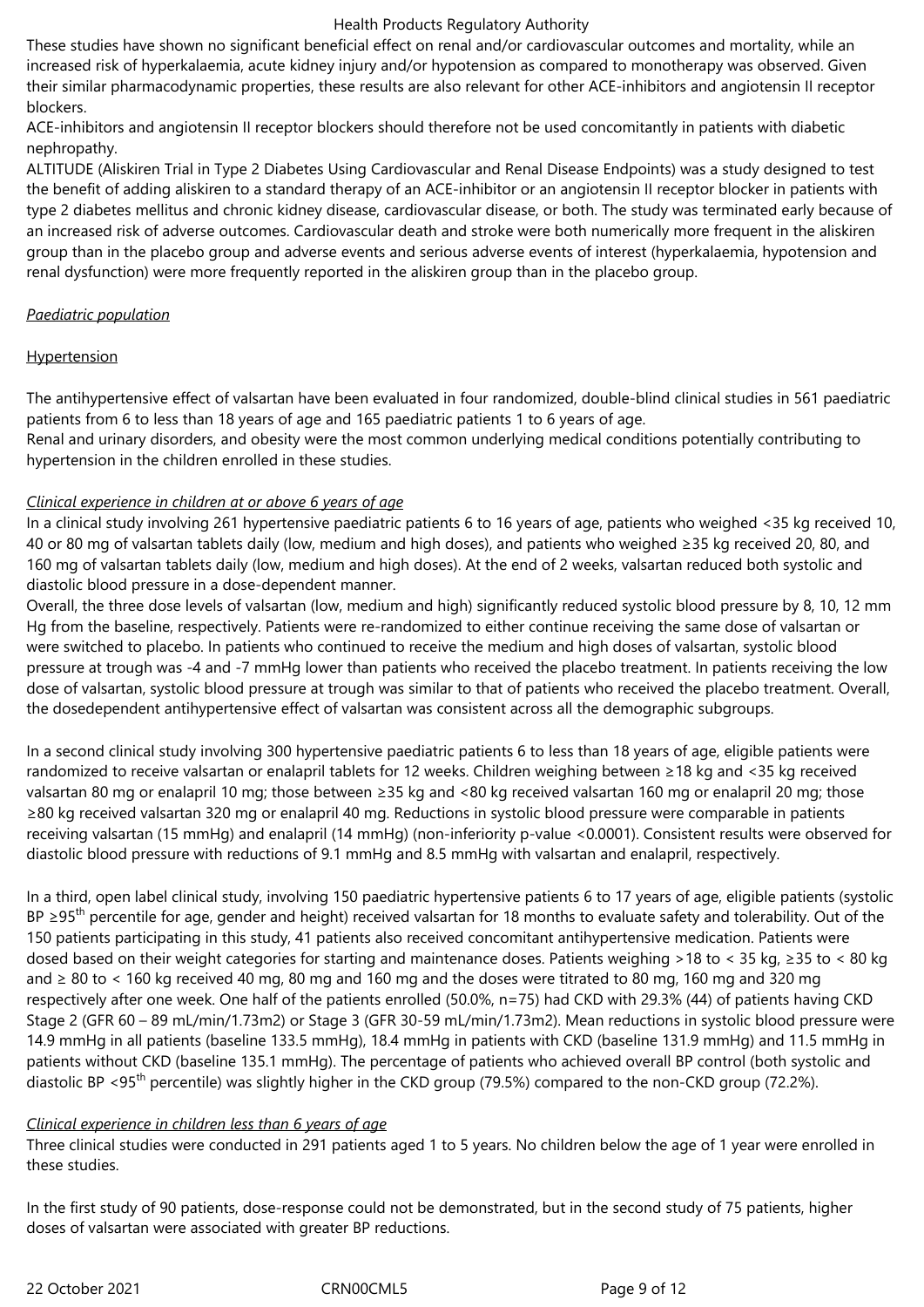The third study was a 6 week, randomised double-blind study to evaluate the dose response of valsartan in 126 children aged 1 to 5 years with hypertension, with or without CKD randomised to either 0.25 mg/kg or 4 mg/kg body weight. At endpoint, the reduction in Mean systolic blood pressure (MSBP)/ Mean diastolic blood pressure (MDBP) with valsartan 4.0 mg/kg compared to valsartan 0.25 mg/kg was 8.5/6.8 mmHg and 4.1/0.3 mmHg, respectively; (p=0.0157/p<0.0001). Similarly, the CKD subgroup also showed reductions in MSBP/MDBP with valsartan 4.0 mg/kg compared to 0.25 mg/kg (9.2/6.5 mmHg vs 1.2/ +1.3 mmHg).

The European Medicines Agency has waived the obligation to submit the results of studies with valsartan in all subsets of the paediatric population in heart failure and heart failure after recent myocardial infarction. See section 4.2 for information on paediatric use.

## **5.2 Pharmacokinetic properties**

#### *Absorption:*

Following oral administration of valsartan alone, peak plasma concentrations of valsartan are reached in 2–4 hours with tablets and 1–2 hours with solution formulation. Mean absolute bioavailability is 23% and 39% with tablets and solution formulation, respectively. The systemic exposure and peak plasma concentration of valsartan is about 1.7-fold and 2.2-fold higher with the solution compared to the tablets.

Food decreases exposure (as measured by AUC) to valsartan by about 40% and peak plasma concentration ( $C_{\text{max}}$ ) by about 50%, although from about 8 h post dosing plasma valsartan concentrations are similar for the fed and fasted groups. This reduction in AUC is not, however, accompanied by a clinically significant reduction in the therapeutic effect, and valsartan can therefore be given either with or without food.

## *Distribution:*

The steady-state volume of distribution of valsartan after intravenous administration is about 17 litres, indicating that valsartan does not distribute into tissues extensively. Valsartan is highly bound to serum proteins (94–97%), mainly serum albumin.

## *Biotransformation:*

Valsartan is not biotransformed to a high extent as only about 20% of dose is recovered as metabolites. A hydroxy metabolite has been identified in plasma at low concentrations (less than 10% of the valsartan AUC). This metabolite is pharmacologically inactive.

#### *Elimination:*

Valsartan shows multiexponential decay kinetics ( $t_{1/2a}$ <1 h and  $t_{1/2B}$  about 9 h). Valsartan is primarily eliminated by biliary excretion in faeces (about 83% of dose) and renally in urine (about 13% of dose), mainly as unchanged drug. Following intravenous administration, plasma clearance of valsartan is about 2 l/h and its renal clearance is 0.62 l/h (about 30% of total clearance). The half-life of valsartan is 6 hours.

#### *Special populations*

#### Elderly

A somewhat higher systemic exposure to valsartan was observed in some elderly subjects than in young subjects; however, this has not been shown to have any clinical significance.

#### Impaired renal function

As expected for a compound where renal clearance accounts for only 30% of total plasma clearance, no correlation was seen between renal function and systemic exposure to valsartan. Dose adjustment is therefore not required in patients with renal impairment (creatinine clearance >10 ml/min). There is currently no experience on the safe use in patients with a creatinine clearance <10 ml/min and patients undergoing dialysis, therefore valsartan should be used with caution in these patients (see sections 4.2 and 4.4). Valsartan is highly bound to plasma protein and is unlikely to be removed by dialysis.

#### Hepatic impairment

Approximately 70% of the dose absorbed is eliminated in the bile, essentially in the unchanged form. Valsartan does not undergo any noteworthy biotransformation. A doubling of exposure (AUC) was observed in patients with mild to moderate hepatic impairment compared to healthy subjects. However, no correlation was observed between plasma valsartan concentration versus degree of hepatic dysfunction. Valsartan has not been studied in patients with severe hepatic dysfunction (see sections 4.2, 4.3 and 4.4).

# *Paediatric population*

22 October 2021 CRN00CML5 Page 10 of 12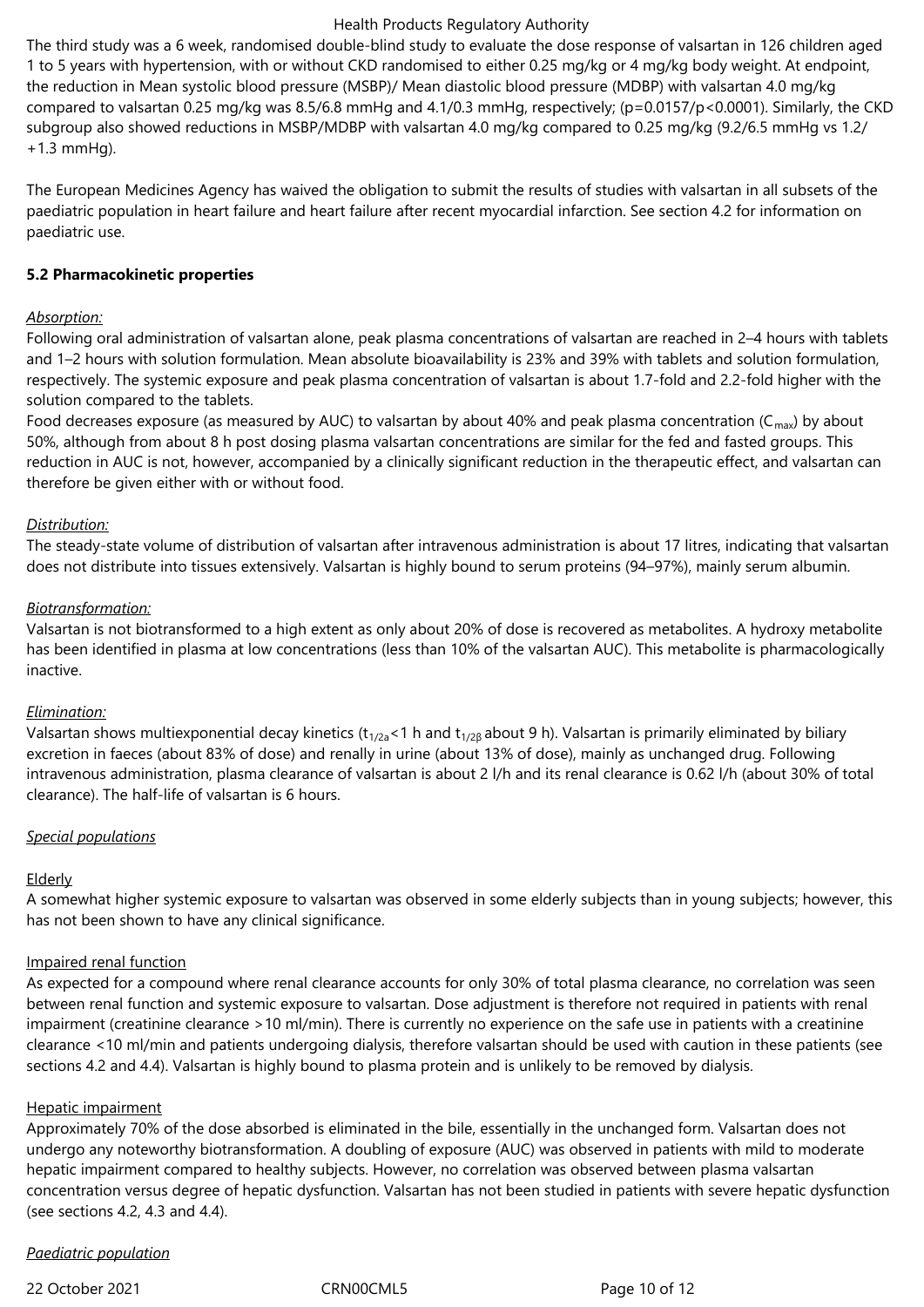In a study of 26 paediatric hypertensive patients (aged 1 to 16 years) given a single dose of a suspension of valsartan (mean: 0.9 to 2 mg/kg, with a maximum dose of 80 mg), the clearance (litres/h/kg) of valsartan was comparable across the age range of 1 to 16 years and similar to that of adults receiving the same formulation (see Absorption information under section 5.2).

#### Impaired renal function

Use in paediatric patients with a creatinine clearance <30 ml/min and paediatric patients undergoing dialysis has not been studied, therefore valsartan is not recommended in these patients. No dose adjustment is required for paediatric patients with a creatinine clearance >30 ml/min. Renal function and serum potassium should be closely monitored (see sections 4.2 and 4.4).

# **5.3 Preclinical safety data**

Non-clinical data reveal no special hazard for humans based on conventional studies of safety pharmacology, repeated dose toxicity, genotoxicity, carcinogenic potential.

In rats, maternally toxic doses (600 mg/kg/day) during the last days of gestation and lactation led to lower survival, lower weight gain and delayed development (pinna detachment and ear-canal opening) in the offspring (see section 4.6). These doses in rats (600 mg/kg/day) are approximately 18 times the maximum recommended human dose on a mg/m<sup>2</sup> basis (calculations assume an oral dose of 320 mg/day and a 60-kg patient).

In non-clinical safety studies, high doses of valsartan (200 to 600 mg/kg body weight) caused in rats a reduction of red blood cell parameters (erythrocytes, haemoglobin, haematocrit) and evidence of changes in renal haemodynamics (slightly raised plasma urea, and renal tubular hyperplasia and basophilia in males). These doses in rats (200 and 600 mg/kg/day) are approximately 6 and 18 times the maximum recommended human dose on a mg/m<sup>2</sup> basis (calculations assume an oral dose of 320 mg/day and a 60-kg patient).

In marmosets at similar doses, the changes were similar though more severe, particularly in the kidney where the changes developed to a nephropathy which included raised urea and creatinine.

Hypertrophy of the renal juxtaglomerular cells was also seen in both species. All changes were considered to be caused by the pharmacological action of valsartan which produces prolonged hypotension, particularly in marmosets. For therapeutic doses of valsartan in humans, the hypertrophy of the renal juxtaglomerular cells does not seem to have any relevance.

# *Paediatric population*

Daily oral dosing of neonatal/juvenile rats (from a postnatal day 7 to postnatal day 70) with valsartan at doses as low as 1 mg/kg/day (about 10-35% of the maximum recommended paediatric dose of 4 mg/kg/day on systemic exposure basis) produced persistent, irreversible kidney damage. These effects above mentioned represent an expected exaggerated pharmacological effect of angiotensin converting enzyme inhibitors and angiotensin II type 1 blockers; such effects are observed if rats are treated during the first 13 days of life.

This period coincides with 36 weeks of gestation in humans, which could occasionally extend up to 44 weeks after conception in humans. The rats in the juvenile valsartan study were dosed up to day 70, and effects on renal maturation (postnatal 4-6 weeks) cannot be excluded. Functional renal maturation is an ongoing process within the first year of life in humans. Consequently, a clinical relevance in children <1 year of age cannot be excluded, while preclinical data do not indicate a safety concern for children older than 1 year.

# **6 PHARMACEUTICAL PARTICULARS**

# **6.1 List of excipients**

*Tablet core:* Lactose monohydrate Cellulose, microcrystalline Povidone Croscarmellose sodium Silica, colloidal anhydrous Magnesium stearate

*Film coating:* Hypromellose Titanium dioxide (E171) Macrogol 4000 Iron oxide, yellow (E172) Iron oxide, red (E172)